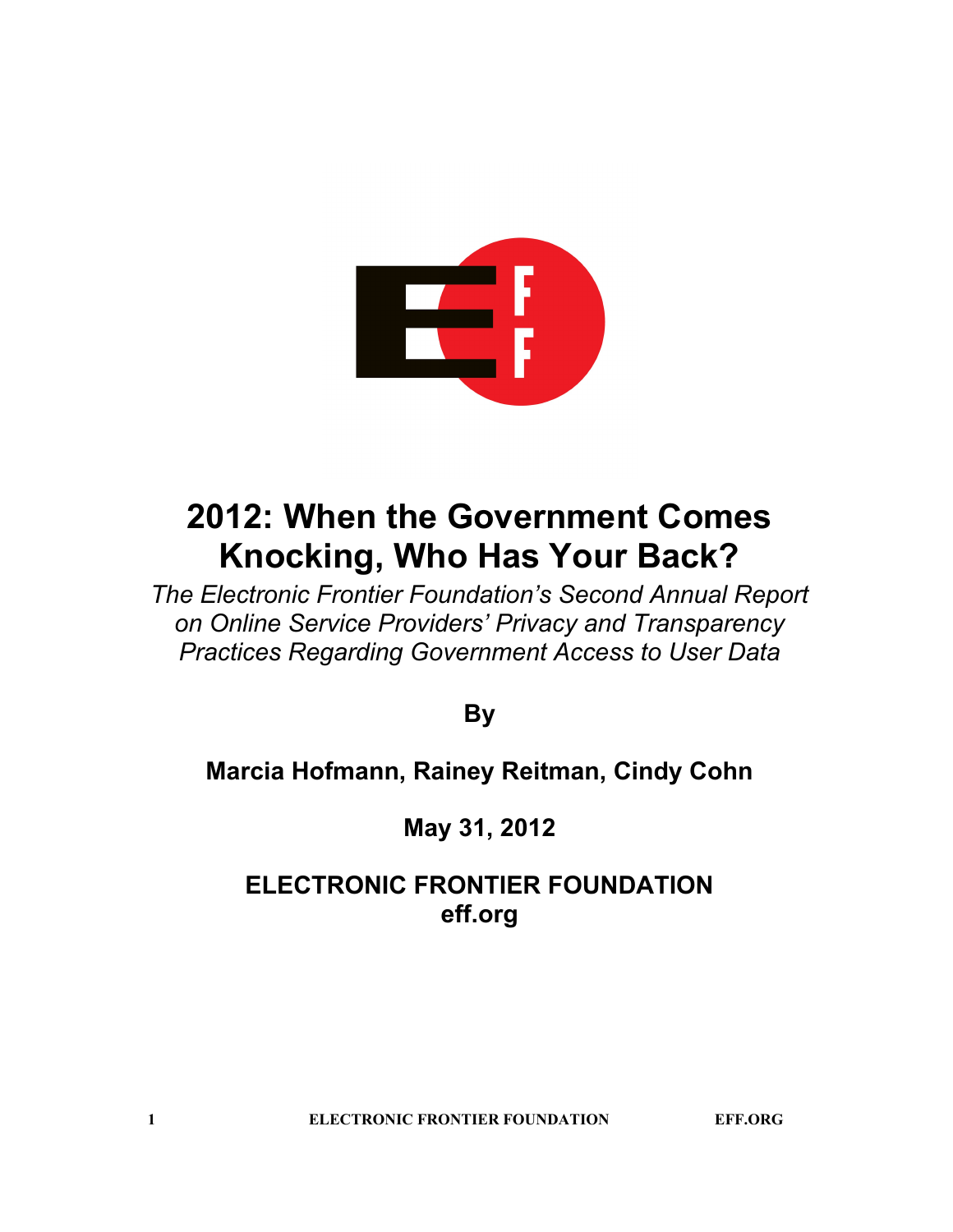# **Table of Contents**

| Transparency: Publishing Statistics on Law Enforcement Requests and |  |
|---------------------------------------------------------------------|--|
|                                                                     |  |
|                                                                     |  |

**Authors: Marcia Hofmann, Rainey Reitman, Cindy Cohn Editor: Parker Higgins Web formatting assistance: John Ericson A publication of the Electronic Frontier Foundation, 2012**

*2012: When the Government Comes Knocking, Who Has Your Back? The Electronic Frontier Foundation's Second Annual Report on Online Service Providers' Privacy and Transparency Practices Regarding Government Access to User Data* **is licensed under a [Creative](https://creativecommons.org/licenses/by/3.0/) [Commons](https://creativecommons.org/licenses/by/3.0/) [Attribution 3.0 Unported](https://creativecommons.org/licenses/by/3.0/) [License](https://creativecommons.org/licenses/by/3.0/).**

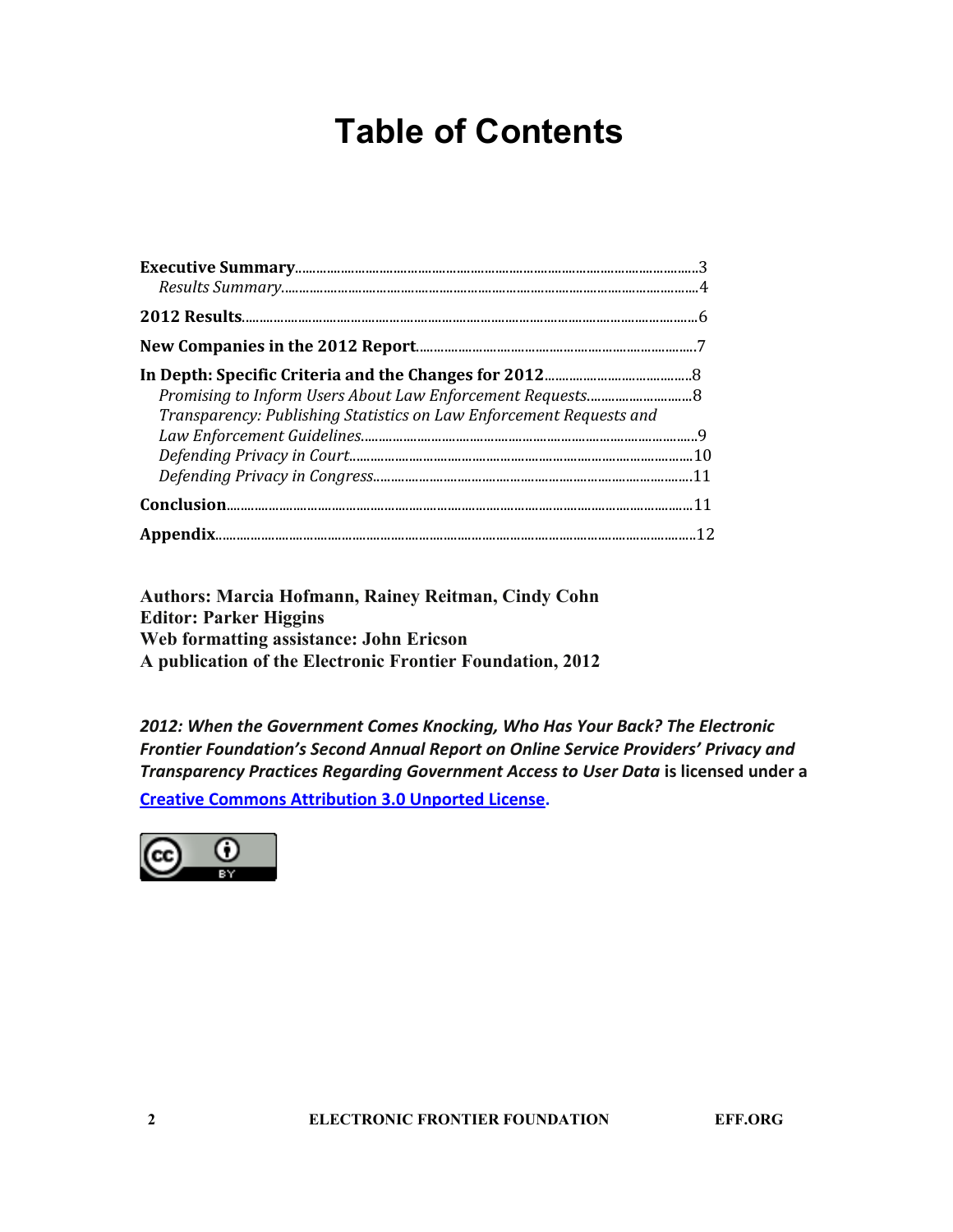# **Executive Summary**

When you use the Internet, you entrust your online conversations, thoughts, experiences, locations, photos, and more to companies like Google, AT&T and Facebook. But what happens when the government demands that these companies to hand over your private information? Will the company stand with you? Will it tell you that the government is looking for your data so that you can take steps to protect yourself?

The Electronic Frontier Foundation examined the policies of 18 major Internet companies — including email providers, ISPs, cloud storage providers, and social networking sites to assess whether they publicly commit to standing with users when the government seeks access to user data. We looked at their terms of service, privacy policies, and published law enforcement guides, if any. We also examined their track record of fighting for user privacy in the courts and whether they're members of the Digital Due Process coalition, which works to improve outdated communications law. Finally, we contacted each of the companies with our conclusions and gave them an opportunity to respond and provide us evidence of improved policies and practices. These categories are not the only ways that a company can stand up for users, of course, but they are important and publicly verifiable.

While some Internet companies have stepped up for users in particular situations, it's time for all companies that hold private user data to make public commitments to defend their users against government overreach. The purpose of this report is to incentivize companies to be transparent about what data flows to the government and encourage them to take a stand for user privacy when it is possible to do so.

We evaluated each company based on the following criteria:

### 1. **A public commitment to inform users when their data is sought by the government.**

To earn a star in this category, Internet companies must promise to tell users when their data is being sought by the government unless prohibited by law. This gives users a chance to defend themselves against overreaching government demands for their data.

#### 2. **Transparency about when and how often companies hand data to the government.**

This category has two parts. Companies earn a half-star in this category if they publish statistics on how often they provide user data to governments worldwide. Companies also earn a half-star if they make public any policies they have about sharing data with the government, such as guides for law enforcement. (If a company doesn't have law enforcement guidelines at all, though, we don't hold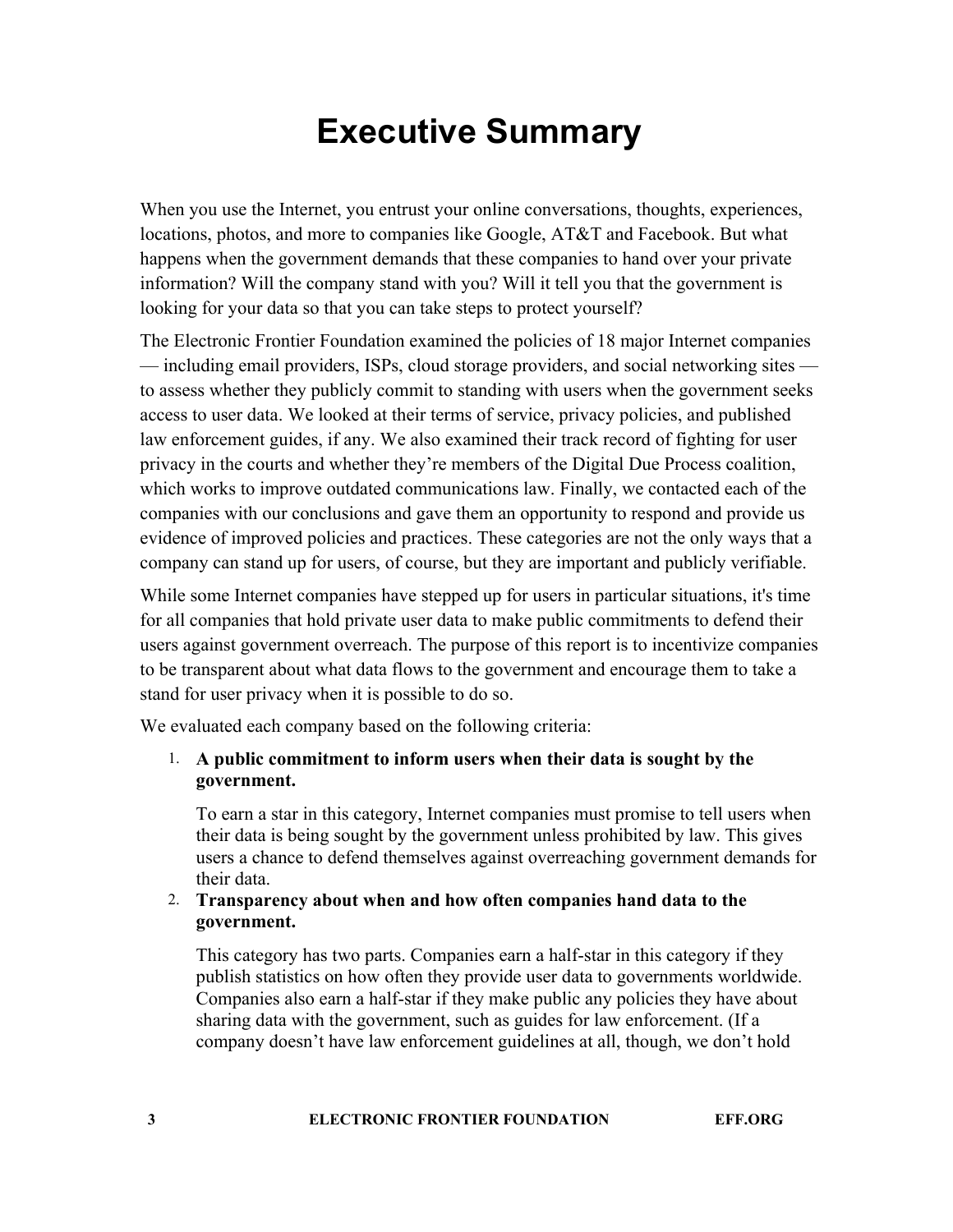that against them). Companies that publish both statistics and law enforcement guidelines receive a full star.

### 3. **Fight for users' privacy rights in the courts.**

To earn recognition in this category, companies must have a public record of resisting overbroad government demands for access to user content in court. Not all companies will be put in the position of having to defend their users before a judge, but those who do deserve special recognition.

### 4. **Fight for users' privacy in Congress.**

Internet companies earn a star in this category if they support efforts to modernize electronic privacy laws to defend users in the digital age by joining the Digital Due Process coalition.

# **Results Summary**

We are pleased to see that service providers across the board are increasingly adopting the best practices we've been highlighting in this campaign. We first published this report last year to recognize exemplary practices that at least one service provider was engaging in for each category we measured. This year, it appears that publishing law enforcement guidelines, formally promising to give users notice when possible, and publishing transparency reports are on their way to becoming standard practices for industry leaders, and several more service providers are pushing for privacy protections in the courts and on Capitol Hill.

We're also happy to report that several of the companies included in last year's report have stepped up their game. Facebook, Dropbox and Twitter have each upgraded their practices in the past year and earned additional stars. Comcast drew our attention to a case in which they went to bat for user privacy, and so it earned a star, too.

Some of the new companies we've added to the report are neck-and-neck with the competition. LinkedIn and SpiderOak, like Dropbox, have each earned recognition in three categories: promising to inform users about government access requests, transparency about how and when data goes to the government, and standing up for user privacy in Congress. None of them has a publicly available record of standing up in court for users. However, that's not something that all companies have had the opportunity to do, and sometimes companies will defend users in court but be prevented from publicly disclosing this fact.

We are especially pleased to recognize the first company to ever receive a full gold star in each of the categories measured by the privacy and transparency report: Sonic.net, an ISP based in Santa Rosa, California.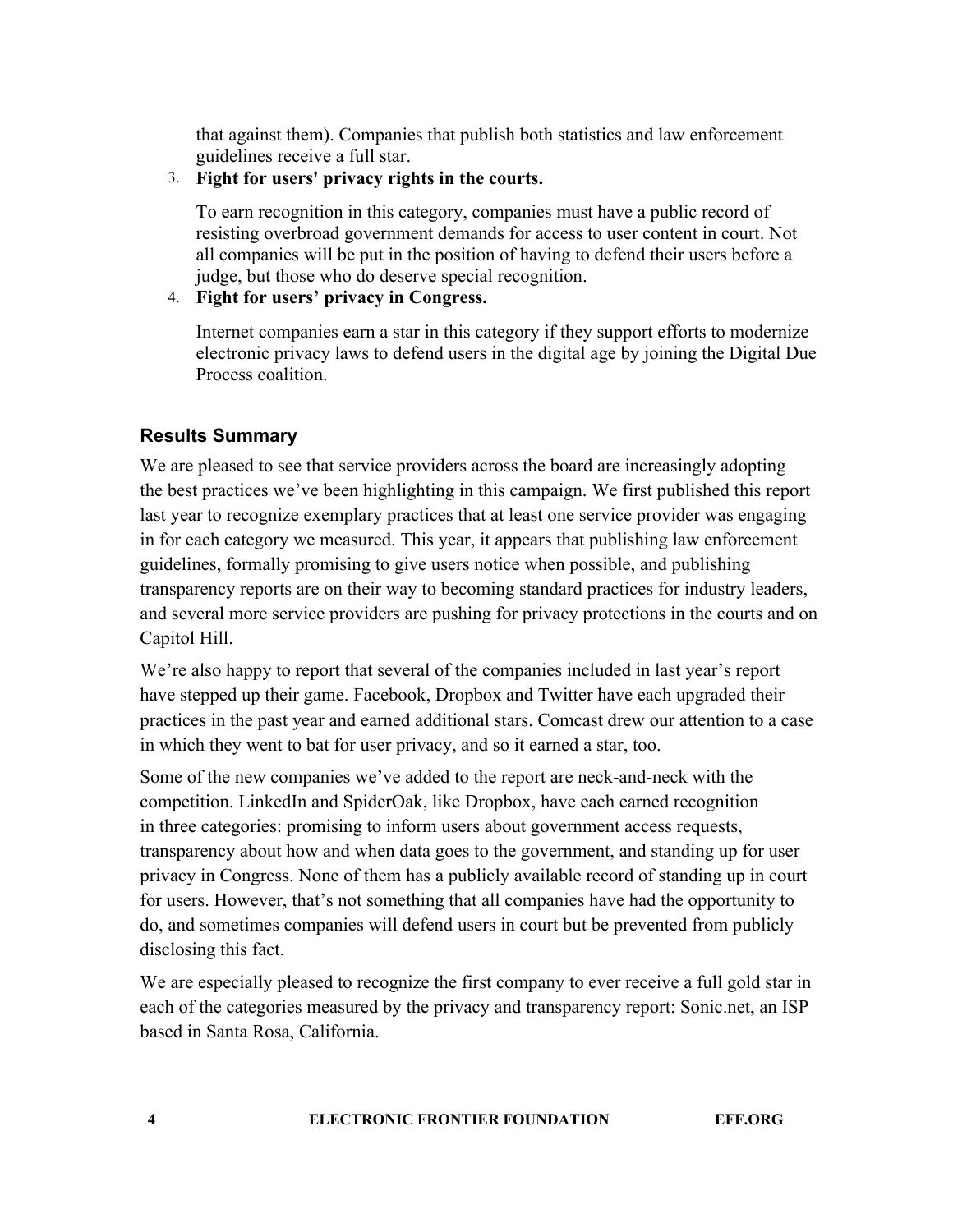While we've been extremely impressed by the strides some of these companies have made since last year, there's plenty of room for improvement. We're hopeful that next year we'll see more protections for users from location services providers like Loopt and Foursquare, since location information is so sensitive and increasingly sought by the government. In addition, Amazon is entrusted with huge quantities of information as part of its cloud computing services and retail operations, yet does not produce annual transparency reports, publish a law enforcement guide, or promise to inform users when their data is sought by the government. We were pleased that Comcast and Yahoo! stood up for user privacy in courts, but neither company has hit any of the other criteria for earning recognition in our other categories. AT&T, Microsoft, and Apple are members of the Digital Due Process coalition, but don't observe any of the other best practices we're measuring. And this year, as last, Verizon and MySpace earned no stars in our report. The overall poor showing of AT&T, Verizon and Comcast, who provide Internet connectivity to so many people, is especially troubling.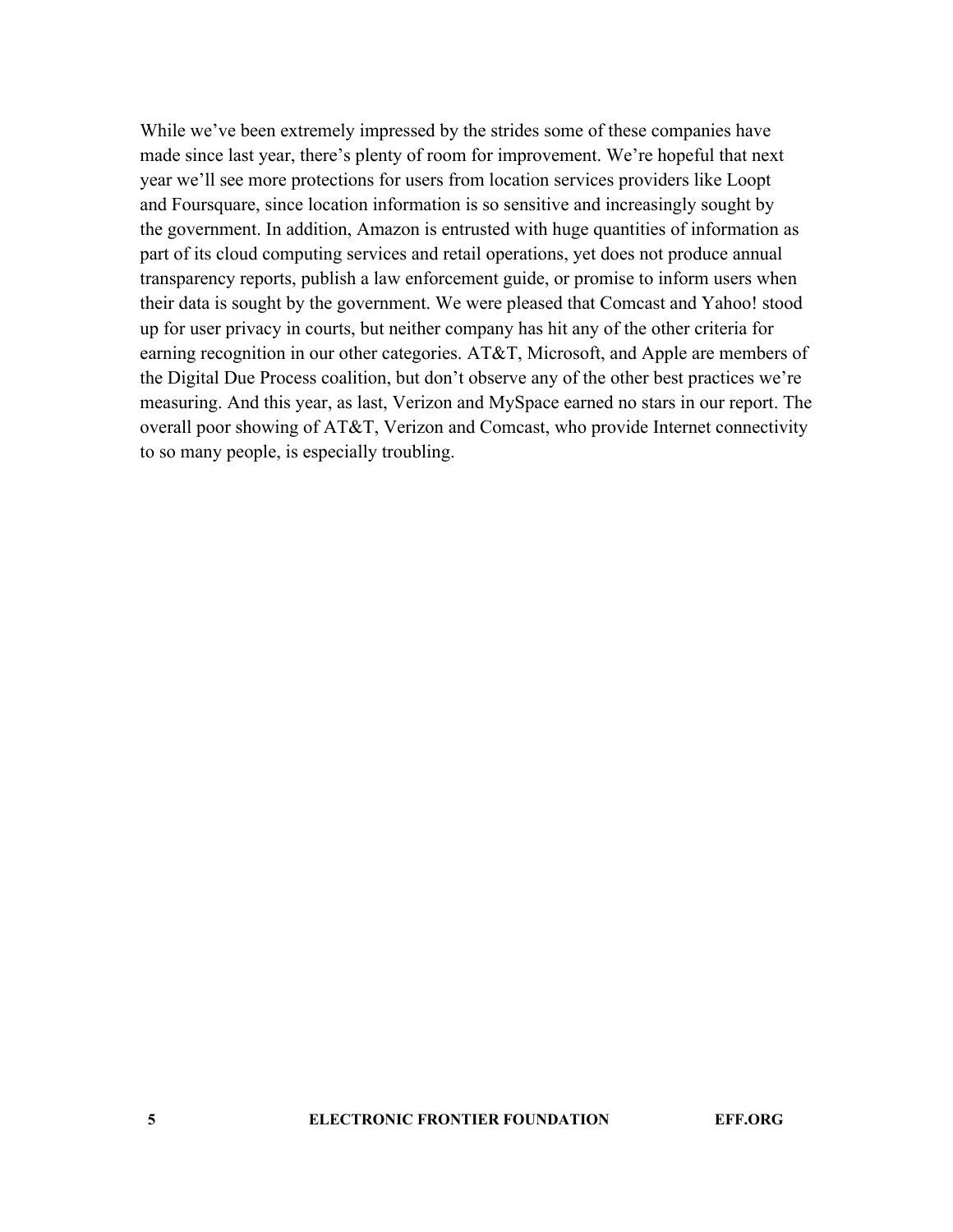# **2012 Results**

|                         | <b>Tell users</b><br>about data<br>demands | <b>Be transparent</b><br>about<br>government<br>requests | <b>Fight for</b><br>user<br>privacy in<br>the courts | <b>Fight for</b><br>user privacy<br>in Congress |
|-------------------------|--------------------------------------------|----------------------------------------------------------|------------------------------------------------------|-------------------------------------------------|
| amazon                  | $\bigstar$                                 | $\star$                                                  | $\bigstar$                                           | $\bigstar$                                      |
| $\triangle$ Apple       | $\bigstar$                                 | $\rightarrow$                                            | $\bigstar$                                           | $\bigstar$                                      |
| $\bullet$ at st         | $\bigstar$                                 | $\bigstar$                                               | $\star$                                              | $\bigstar$                                      |
| <b>Comcast</b>          | $\bigstar$                                 | $\star$                                                  | $\bigstar$                                           | $\bigstar$                                      |
| <b>Dropbox</b>          | $\bigstar$                                 | $\bigstar$                                               | $\star$                                              | $\bigstar$                                      |
| facebook.               | $\bigstar$                                 | ╈                                                        | $\bigstar$                                           | $\bigstar$                                      |
| foursquare              | $\bigstar$                                 | $\bigstar$                                               | $\bigstar$                                           | $\bigstar$                                      |
| Google                  | ╈                                          | $\bigstar$                                               | $\bigstar$                                           | $\bigstar$                                      |
| Linked in               | $\bigstar$                                 | $\bigstar$                                               | $\star$                                              | $\bigstar$                                      |
| lopt                    | $\bigstar$                                 | $\bigstar$                                               | $\bigstar$                                           | $\bigstar$                                      |
| <i><b>Microsoft</b></i> | $\bigstar$                                 | $\bigstar$                                               | $\bigstar$                                           | $\bigstar$                                      |
| myspace                 | $\bigstar$                                 | $\bigstar$                                               | $\bigstar$                                           | $\bigstar$                                      |
| <b>Elype</b>            | $\star$                                    | $\bigstar$                                               | $\star$                                              | $\star$                                         |
| Sonic.net               | $\bigstar$                                 | $\bigstar$                                               | $\bigstar$                                           | $\bigstar$                                      |
| SPIDEROAK               | ★                                          | ★                                                        |                                                      | $\bigstar$                                      |
| <b>Lwittery</b>         |                                            |                                                          | $\blacktriangledown$                                 |                                                 |
| verizon                 |                                            |                                                          |                                                      |                                                 |
| YAHOO!                  |                                            |                                                          | $\bigstar$                                           |                                                 |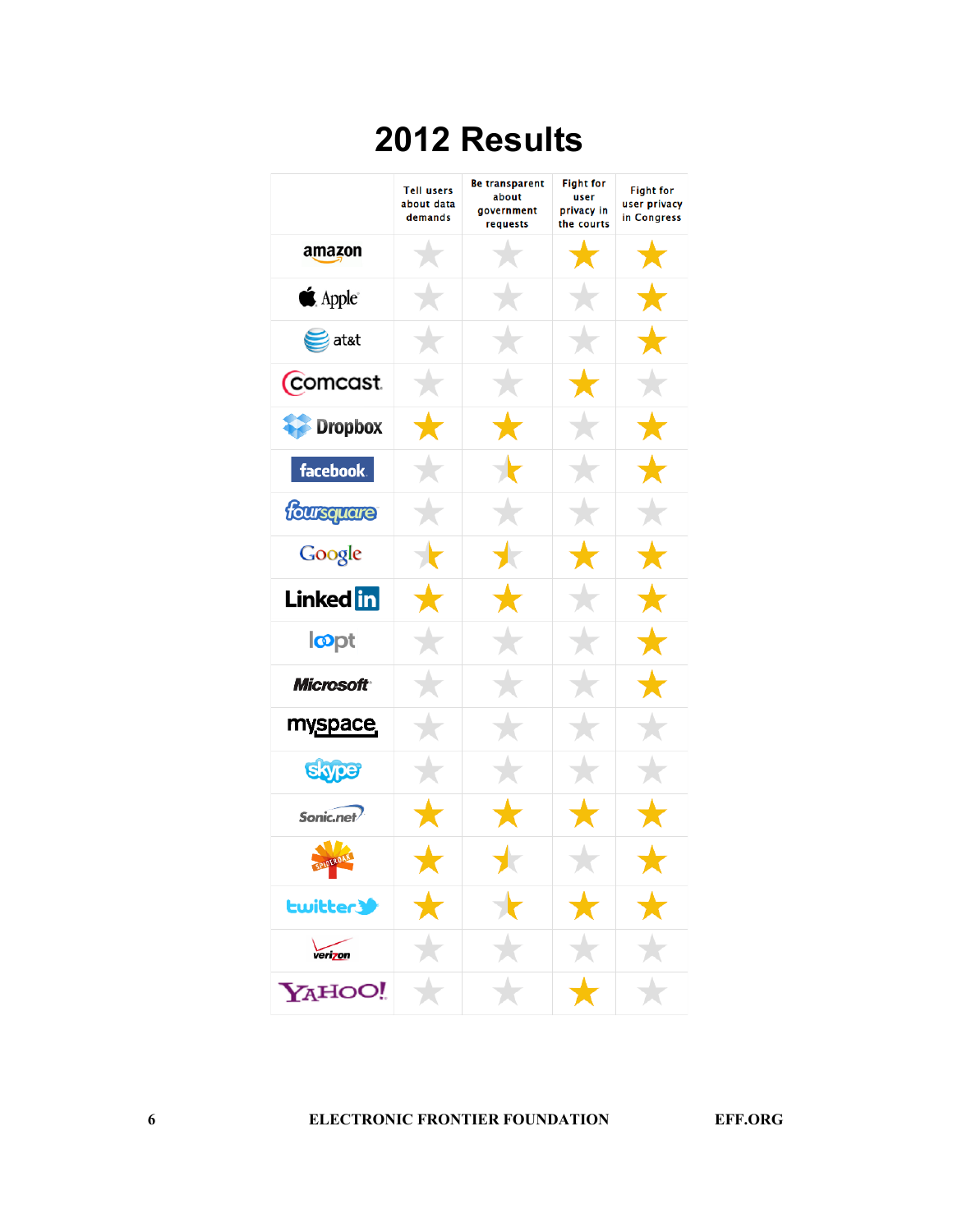# **New Companies in the 2012 Report**

*Companies included in last year's report:* Amazon, Apple, AT&T, Comcast, Dropbox, Facebook, Google, Microsoft, MySpace, Skype, Twitter, Verizon, Yahoo!

*New companies added to this year's report:* Spider Oak, Sonic.net, Loopt, Foursquare, LinkedIn

Last year, our report covered the largest US social networks, ISPs, and email providers. We also included Skype and Apple, as these companies have great quantities of sensitive user data that could prove ripe for government access requests. We also allowed the Internet at large to vote on a company worth including in our chart, and based on that feedback we added Dropbox.

This year, we wanted to highlight issues arising from government access to location data and the companies that collect that information. Especially as web-enabled smartphones and tablets become more prevalent, location data reveals an [incredibly](https://www.eff.org/deeplinks/2011/03/what-location-tracking-looks) [intimate](https://www.eff.org/deeplinks/2011/03/what-location-tracking-looks) [portrait](https://www.eff.org/deeplinks/2011/03/what-location-tracking-looks) of users' every move and that information can be gathered and kept for a very long time. This concern prompted us to add location-based service providers Loopt and Foursquare to our report this year. We were disappointed to learn their practices don't stack up — Loopt received only one star (as a member of the Digital Due Process Coalition) and Foursquare received no stars at all.

We hope that next year Loopt and Foursquare will take steps to improve their practices, given the sensitivity of location information. We have seen myriad examples of the government seeking access to sensitive user location data without proper judicial oversight. Location information [appeared](https://www.eff.org/deeplinks/2011/02/eff-argues-privacy-hearing-over-twitter-records) to be the target of the government's demand that Twitter turn over user data in the Wikileaks investigation. And location data may be the motivating factor behind a [government](https://www.eff.org/deeplinks/2012/02/malcolm-harris-occupy-wall-street-twitter-government-pressure) [subpoena](https://www.eff.org/deeplinks/2012/02/malcolm-harris-occupy-wall-street-twitter-government-pressure) for the Twitter account information of Occupy Wall Street protester Malcolm Harris (a subpoena we are happy to see Twitter is [resisting\)](https://www.eff.org/deeplinks/2012/05/NY-twitter-decision-fails-to-recognize-content-and-location).

EFF has lon[g](https://www.eff.org/cases/us-v-jones) championed location privacy in the courts. In 2011 we submitted an amicus brief in *[US](https://www.eff.org/cases/us-v-jones) [v](https://www.eff.org/cases/us-v-jones) [Jones](https://www.eff.org/cases/us-v-jones)*, a case in which the US Supreme Court unanimously confirmed that Americans have constitutional protections against warrantless GPS surveillance by law enforcement. While this set a strong legal precedent for protecting individual privacy against GPS tracking, third party service providers like Loopt and Foursquare might prove to be a [weak](https://www.eff.org/free-speech-weak-link#platforms) [link](https://www.eff.org/free-speech-weak-link#platforms) the government can pressure for access to user location information. There is no question that law enforcement is eagerly accessing location information from third-party providers for a wide range of investigations. It's vital these providers commit to being transparent about government access requests and fighting those requests when they are overbroad.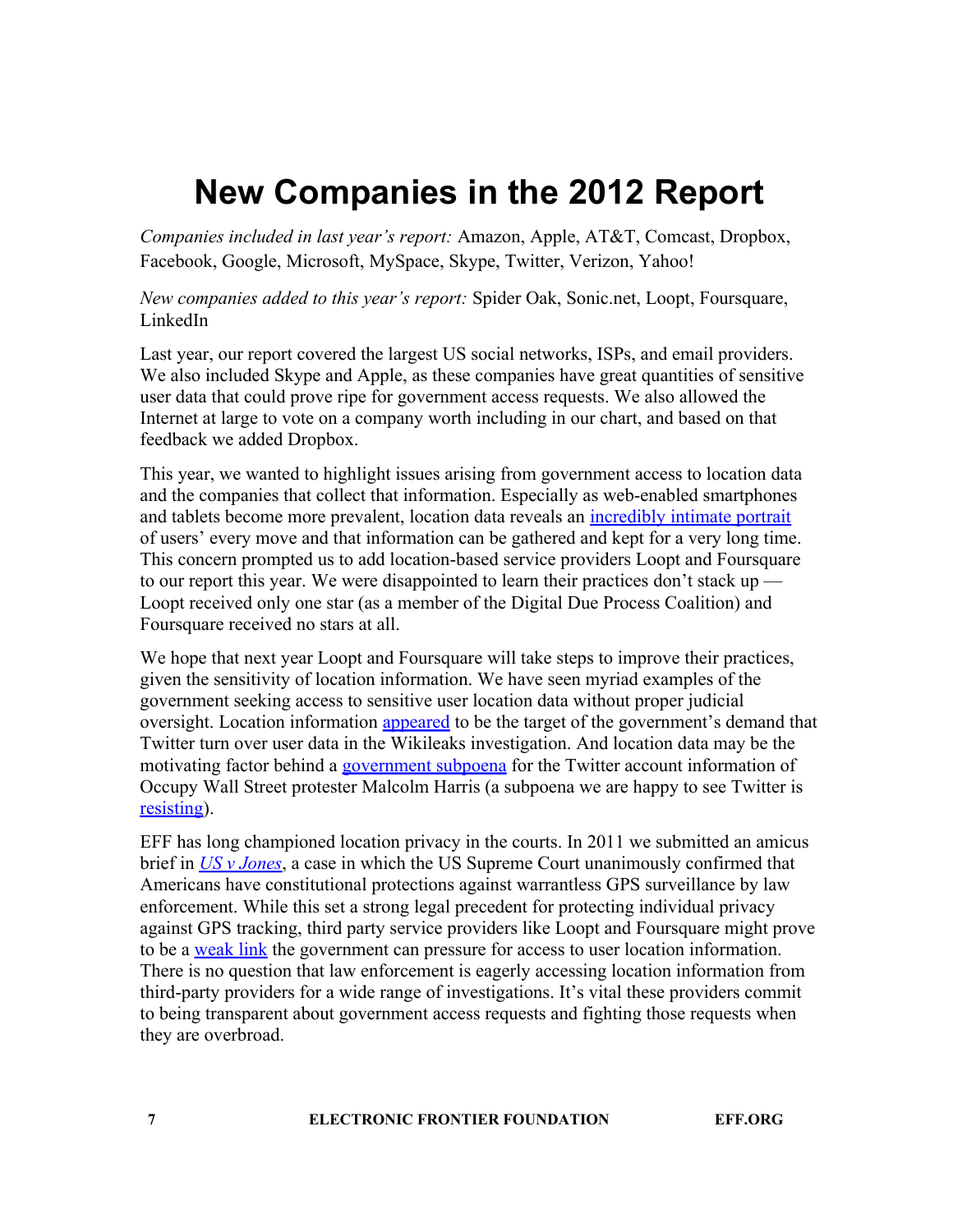In addition to location-based services, we added cloud storage provider SpiderOak to the report this year to join Dropbox and companies like Amazon that provide cloud storage as part of a suite of services.

We also added LinkedIn because of their growing role as a social network and Sonic.net because of their courageous and creative efforts to serve as a model of an ISP that stands up for users.

Sonic.net and SpiderOak specifically asked to be included in our report. We encourage other service providers who have a commitment to stand up for their users to let us know if they would like us to consider them for future reports. We also encourage service providers to suggest other, publicly verifiable criteria we could add.

# **In Depth: Specific Criteria and the Changes for 2012**

Here's a closer look at each of the categories we used to judge companies' commitment to transparency and user privacy in the face of government access requests and the changes we saw in 2012.

# **Promising to Inform Users About Law Enforcement Requests**

This category requires a company to make a public promise to let users know when the government comes knocking, unless giving notice is prohibited by law or a court order. This commitment is important because it gives users a chance to defend themselves against government requests. In most situations, a user is in a better position than a company to challenge a government request for personal information, and of course, she has more incentive to do so.

Promising to give notice should be an easy commitment to make — the company doesn't have to take a side, it merely has to pass on important information to the user. And companies don't have to give notice if the law or a court order prohibits it. Ideally, we think companies should make this promise in their terms of service and privacy policies, although we gave companies credit if they made it in another official way. In our 2011 report, Twitter received a full star for making this promise in its law enforcement guidelines. We gave half a star to Google since its commitment was made only in a blog post and a difficult-to-find FAQ.

# *2012*

Dropbox, LinkedIn, Sonic.net and SpiderOak have now joined Twitter in promising to notify their users when possible about government attempts to seek information about them. Google continues to get its half star because it hasn't made this commitment in a formal policy. This brings the total to over five companies that have committed to giving

**8 ELECTRONIC FRONTIER FOUNDATION EFF.ORG**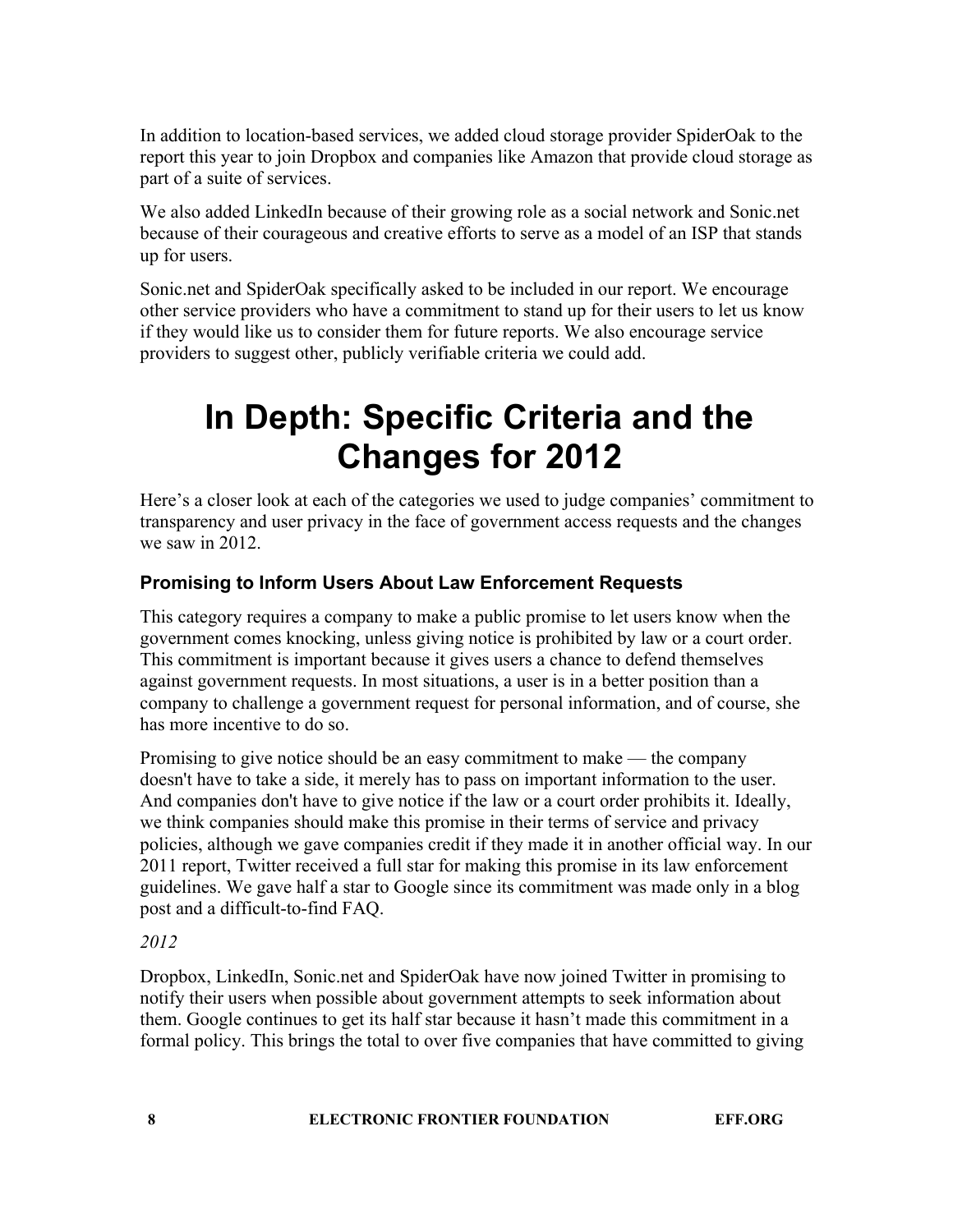you the opportunity to defend yourself against government attempts to get access to your information when they can. That's very good news.

For example, LinkedIn's **FAQ** for users says:

Will LinkedIn notify members of requests for account data?

Yes. LinkedIn's policy is to notify members of requests for their data unless it is prohibited from doing so by statute or court order. Law enforcement officials who believe that notification would jeopardize an investigation should obtain an appropriate court order or other process that specifically precludes member notification, such as an order issued pursuant to 18 U.S.C. §2705(b).

Accessed on 5/22/12 from [http://help.linkedin.com/ci/fattach/get/1568450/0/filename/](http://help.linkedin.com/ci/fattach/get/1568450/0/filename/LinkedIn%20Law%20Enforcement%20Data%20Request%20Guidelines.pdf) [LinkedIn](http://help.linkedin.com/ci/fattach/get/1568450/0/filename/LinkedIn%20Law%20Enforcement%20Data%20Request%20Guidelines.pdf) [Law](http://help.linkedin.com/ci/fattach/get/1568450/0/filename/LinkedIn%20Law%20Enforcement%20Data%20Request%20Guidelines.pdf) [Enforcement](http://help.linkedin.com/ci/fattach/get/1568450/0/filename/LinkedIn%20Law%20Enforcement%20Data%20Request%20Guidelines.pdf) [Data](http://help.linkedin.com/ci/fattach/get/1568450/0/filename/LinkedIn%20Law%20Enforcement%20Data%20Request%20Guidelines.pdf) [Request](http://help.linkedin.com/ci/fattach/get/1568450/0/filename/LinkedIn%20Law%20Enforcement%20Data%20Request%20Guidelines.pdf) [Guidelines.pdf](http://help.linkedin.com/ci/fattach/get/1568450/0/filename/LinkedIn%20Law%20Enforcement%20Data%20Request%20Guidelines.pdf)

SpiderOak has a similarly short and strong [policy:](https://spideroak.com/privacy_policy)

SpiderOak's policy is to notify a user of a request for their personal data stored on our servers prior to disclosure unless prohibited from doing so by statute or court order [e.g. U.S.C. § 2705(b)].

Accessed on 5/22/12 from [https://spideroak.com/privacy\\_policy](https://spideroak.com/privacy_policy)

Sonic's <u>policy</u> is similarly strong and clear:

Customer Notification Policy

For civil legal process - It is Sonic.net's policy to notify customers upon receipt of a civil subpoena demand of their account information. There is a two week wait period before disclosure of information.

Sonic.net will advise the customer that the information will be disclosed unless Sonic.net is in receipt of a document seeking a court approved protective order prior to the date on which Sonic.net must legally comply with the demand.

 $[...]$ 

For criminal legal process - Sonic.net will notify customer of upon receipt for criminal subpoena unless confidentiality is specifically required by the order. Please obtain a sealed order if confidential treatment is required.

Accessed on 5/22/12 from [https://wiki.sonic.net/wiki/Legal\\_Process\\_Policy](https://wiki.sonic.net/wiki/Legal_Process_Policy)

### **Transparency: Publishing Statistics on Law Enforcement Requests and Law Enforcement Guidelines**

We're asking companies to do two things in order to earn a gold star in the transparency

**9 ELECTRONIC FRONTIER FOUNDATION EFF.ORG**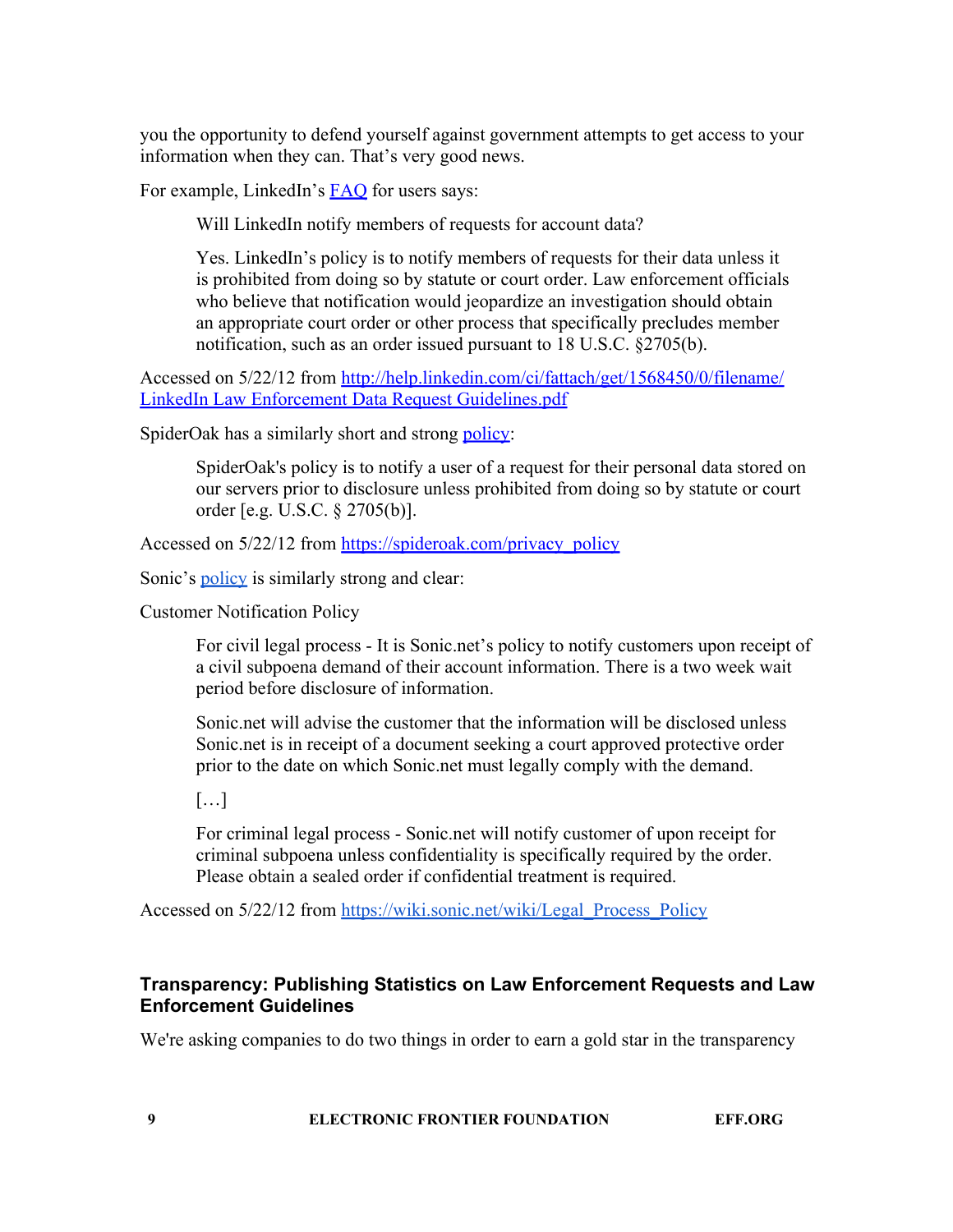category: provide reports on how often they provide data to the government and publish their law enforcement guidelines. Users make decisions every day about which companies they will entrust with their data. It's vital that companies are forthcoming about how often and through what process they hand user data to the government.

First, EFF is measuring whether companies publish the number of government demands they receive for user data, whether it's an official demand such as a warrant or an unofficial request. Google led the way in this category and continues to publish its [Transparency](http://www.google.com/transparencyreport/governmentrequests/) [Report.](http://www.google.com/transparencyreport/governmentrequests/)

But we're happy to report that several other service providers have done the same and earned a half-star. These are Sonic.net, SpiderOak, LinkedIn, and Dropbox.

Second, we are tracking which companies publish their guidelines for law enforcement requests for user data, giving a half-star for this. Twitter led the way in this category, receiving a half-star in 2011. Importantly, we must note that many companies do not have written law enforcement guidelines. While we are pleased that companies that do have them are publishing them, we want to be clear that the lack of a half-star for those who don't have them, specifically Google and SpiderOak, should not be interpreted as a lack of transparency on their part.

We are pleased to note that **Facebook**, [Dropbox,](https://dl.dropbox.com/s/77fr4t57t9g8tbo/law_enforcement_handbook.html) [Sonic.net,](http://corp.sonic.net/ceo/wp-content/uploads/2012/04/Sonic.net-Legal-Process-Policy-2012.pdf) and [LinkedIn](http://help.linkedin.com/ci/fattach/get/1568450/0/filename/LinkedIn%20Law%20Enforcement%20Data%20Request%20Guidelines.pdf) published their law enforcement guidelines for the first time in 2012. We thus have five major service providers making clear to their users what standards and rules law enforcement must follow when they seek access to sensitive user data. This is good progress.

# **Defending Privacy in Court**

Companies can earn recognition in this category by going to court to fight for their users' privacy interests in response to government demands for information — companies that have actually filed briefs and made legal arguments defending their users' privacy rights. This is a powerful testimony about a company's commitment to user privacy and their willingness to fight back when faced with an overbroad government request.

Of course some companies may not have had occasion to defend users' rights in court, and that others may be bound by the secrecy of gag orders in national security letters, 2703(d) orders or other processes, leaving them unable to disclose the efforts they have made for their users. As a result, the lack of a star in this category should *not* be interpreted as a statement that the company failed to stand up for users when it had the chance. Instead, this category serves as special recognition for those companies who were faced with a need to defend user privacy in court, took action to defend that privacy, and then were legally allowed to publicly disclose their efforts.

With that caveat, we are pleased to award new stars this year to three companies: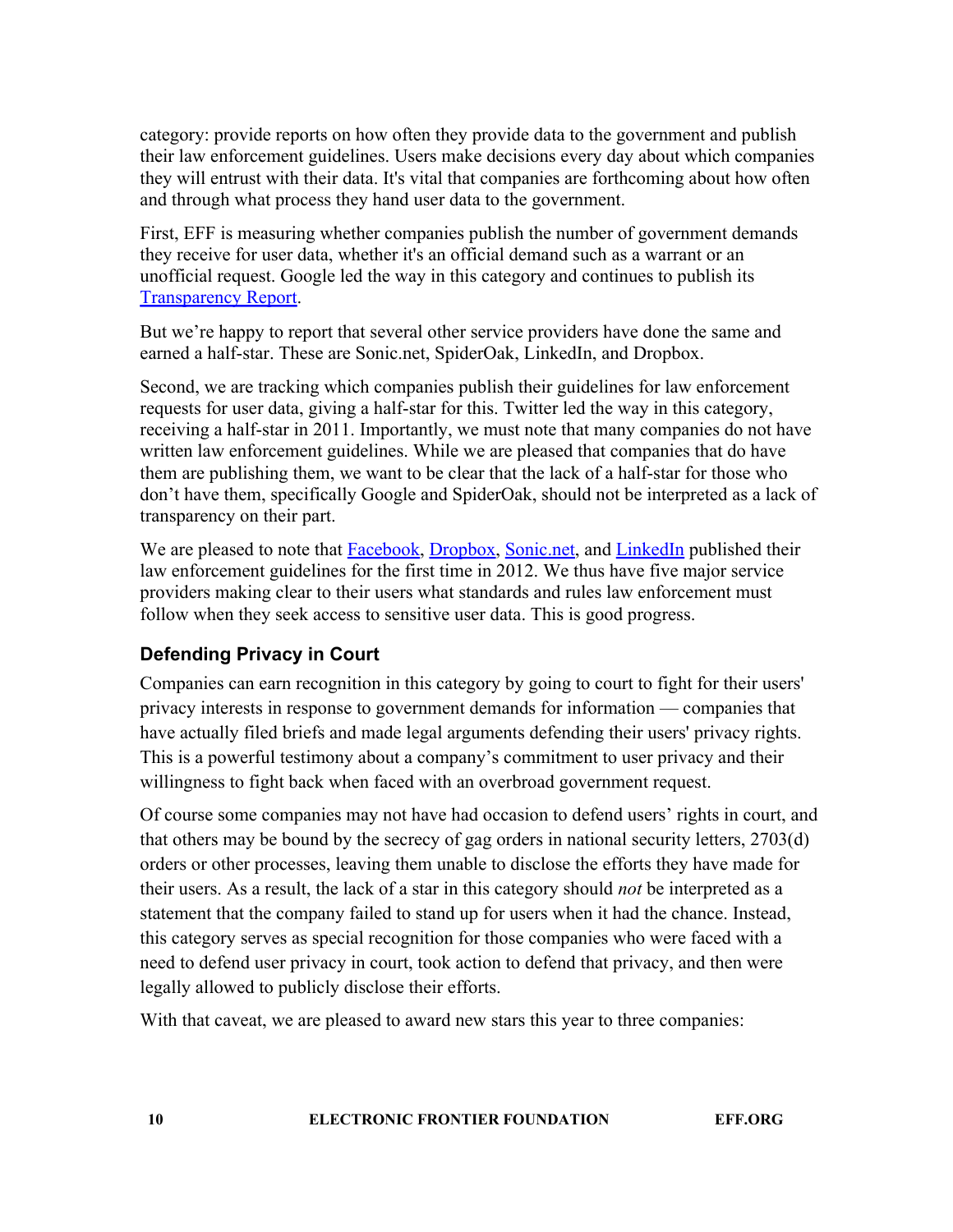Comcast, which informed us that it challenged an IRS subpoena<sup>1</sup> on behalf of its users in 2003; Twitter, which earned a full star this year for standing up for its users in the [Harris](https://www.eff.org/deeplinks/2012/05/twitter-fights-back-against-ny-judges-sweeping-order) [case;](https://www.eff.org/deeplinks/2012/05/twitter-fights-back-against-ny-judges-sweeping-order) and Sonic.net, for its efforts to challenge a government demand last year in the [Wikileaks](http://online.wsj.com/article/SB10001424052970203476804576613284007315072.html) [investigation.](http://online.wsj.com/article/SB10001424052970203476804576613284007315072.html) Google, which already had a star in this category last year, also deserves special credit for going to bat for a user whose information was sought in the Wikileaks investigation.

Last year we awarded Yahoo! and Amazon and Google stars in this category. Yahoo! earned its star for fighting the Justice Department's attempt to [seize](https://www.eff.org/cases/re-application-united-states-america-order) [a](https://www.eff.org/cases/re-application-united-states-america-order) [Yahoo! user's](https://www.eff.org/cases/re-application-united-states-america-order) [email](https://www.eff.org/cases/re-application-united-states-america-order) without probable cause, causing the government to [back](https://www.eff.org/deeplinks/2010/04/government-backs-down-yahoo-email-privacy-case) [down](https://www.eff.org/deeplinks/2010/04/government-backs-down-yahoo-email-privacy-case) and withdraw its demand. Google's star was in recognition of several cases, including [resisting](https://www.eff.org/press/archives/2006/01/19) [a](https://www.eff.org/press/archives/2006/01/19) [Justice](https://www.eff.org/press/archives/2006/01/19) [Department](https://www.eff.org/press/archives/2006/01/19) [subpoena](https://www.eff.org/press/archives/2006/01/19) [for](https://www.eff.org/press/archives/2006/01/19) [search](https://www.eff.org/press/archives/2006/01/19) [logs](https://www.eff.org/press/archives/2006/01/19) in 2006. Amazon's star was for [repeatedly](http://www.msnbc.msn.com/id/21997757/ns/us_news-security/t/feds-retreat-amazon-buyers-identities/) fighting to protect the privacy of its users' book purchases in the face of both federal and state government demands.

# **Defending Privacy in Congress**

While company policies are important, we shouldn't be dependent on just company policies to protect our privacy. The law should protect it too, even as technologies change. And the companies that hold our data should stand with users in making the necessary legal updates. That's why the "Who Has Your Back?" campaign urges companies to take steps like joining in the effort toward lasting, permanent improvements in the law — an industry-wide raising of the bar for user privacy — by joining the Digital Due Process coalition (DDP). Members of DDP [are](http://digitaldueprocess.org/index.cfm?objectid=C00D74C0-3C03-11DF-84C7000C296BA163) [working](http://digitaldueprocess.org/index.cfm?objectid=C00D74C0-3C03-11DF-84C7000C296BA163) [to](http://digitaldueprocess.org/index.cfm?objectid=C00D74C0-3C03-11DF-84C7000C296BA163) [set](http://digitaldueprocess.org/index.cfm?objectid=C00D74C0-3C03-11DF-84C7000C296BA163) [legal](http://digitaldueprocess.org/index.cfm?objectid=C00D74C0-3C03-11DF-84C7000C296BA163) [standards](http://digitaldueprocess.org/index.cfm?objectid=C00D74C0-3C03-11DF-84C7000C296BA163) that uphold due process, privacy, and law enforcement effectiveness — like requiring search warrants from the government when it seeks private communications and information, and requiring the government to prove to a court that the data being requested is relevant to actual, authorized law enforcement action.

We are pleased to see that the majority of the companies in our report are members of DDP. This includes seven companies who were member in 2011 (Amazon, Apple, AT&T, Dropbox, Facebook, Google, and Microsoft) as well as five new members in 2012 (LinkedIn, Sonic, Loopt, Twitter, and SpiderOak).

# **Conclusion**

There are many ways to safeguard the privacy of individuals from government overreach. EFF has long engaged in impact litigation, educational initiatives, innovative technology projects, and policy advocacy both domestically and internationally to

<sup>&</sup>lt;sup>1</sup> Note: this refers to *United States v. Comcast Cable Comm., No.* 3-03-0553 (M.D. Tenn. 2003). We do not have link to this case but Comcast provided EFF with a transcript of the hearing, which upon review has met our standards.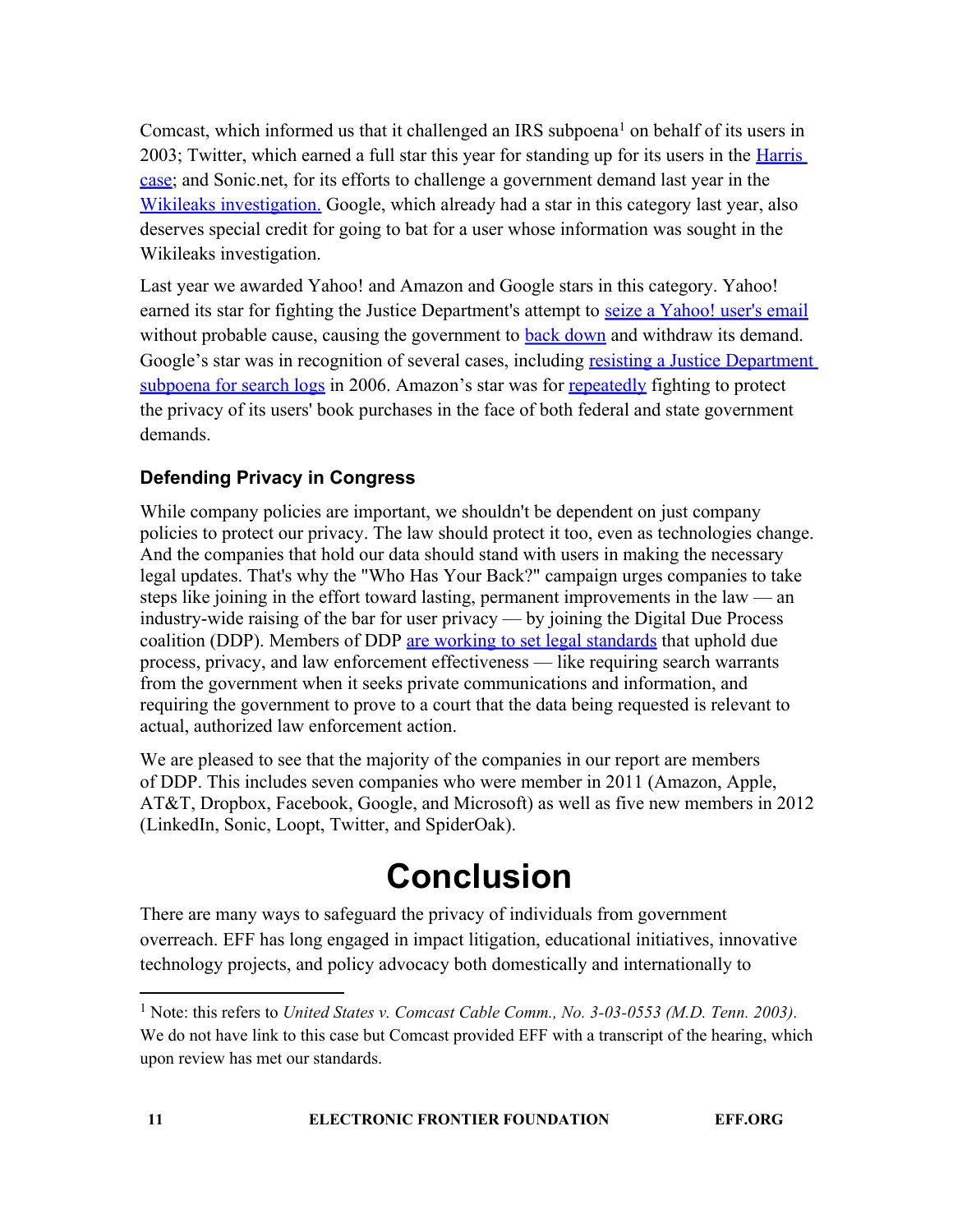ensure that government are held to high standards when it comes to accessing sensitive information about us. These high standards — which ensure our communications and private affairs are not subject to arbitrary government access — are the foundation of the Fourth Amendment, decades of privacy law, and many years of case law. But in today's increasingly digital world, online service providers serve as the guardians of our most intimate data — from email content to location information to our social graph. The policies adopted by these corporations will have deep and lasting ramifications on whether individual Internet users can communicate free from the shadow of government surveillance.

Readers of this year's annual privacy and transparency report should be heartened, as we are, at the improvements major online service providers over the last year. While there remains room for improvement in areas such as the policies of location service providers, certain practices — like publishing law enforcement guidelines and regular transparency reports — are becoming standard industry practice. And we are seeing a growing, powerful movement that comprises civil liberties groups as well as major online service providers to clarify outdated privacy laws so that there is no question government agents need a court-ordered warrant before accessing sensitive location data, email content and documents stored in the cloud.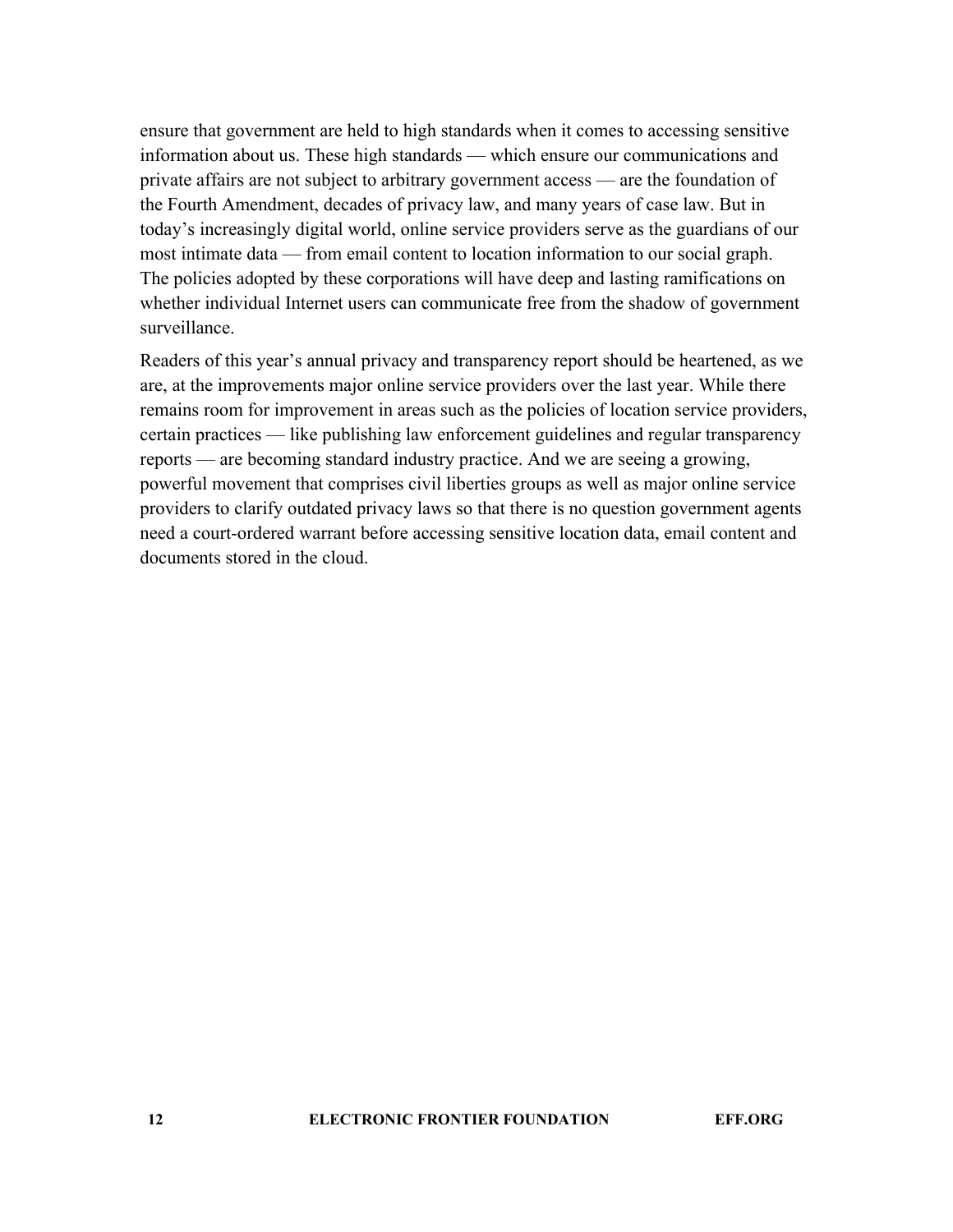# **Appendix**

### **2011 Results**



Chart available [here](https://www.eff.org/pages/when-government-comes-knocking-who-has-your-back-2011).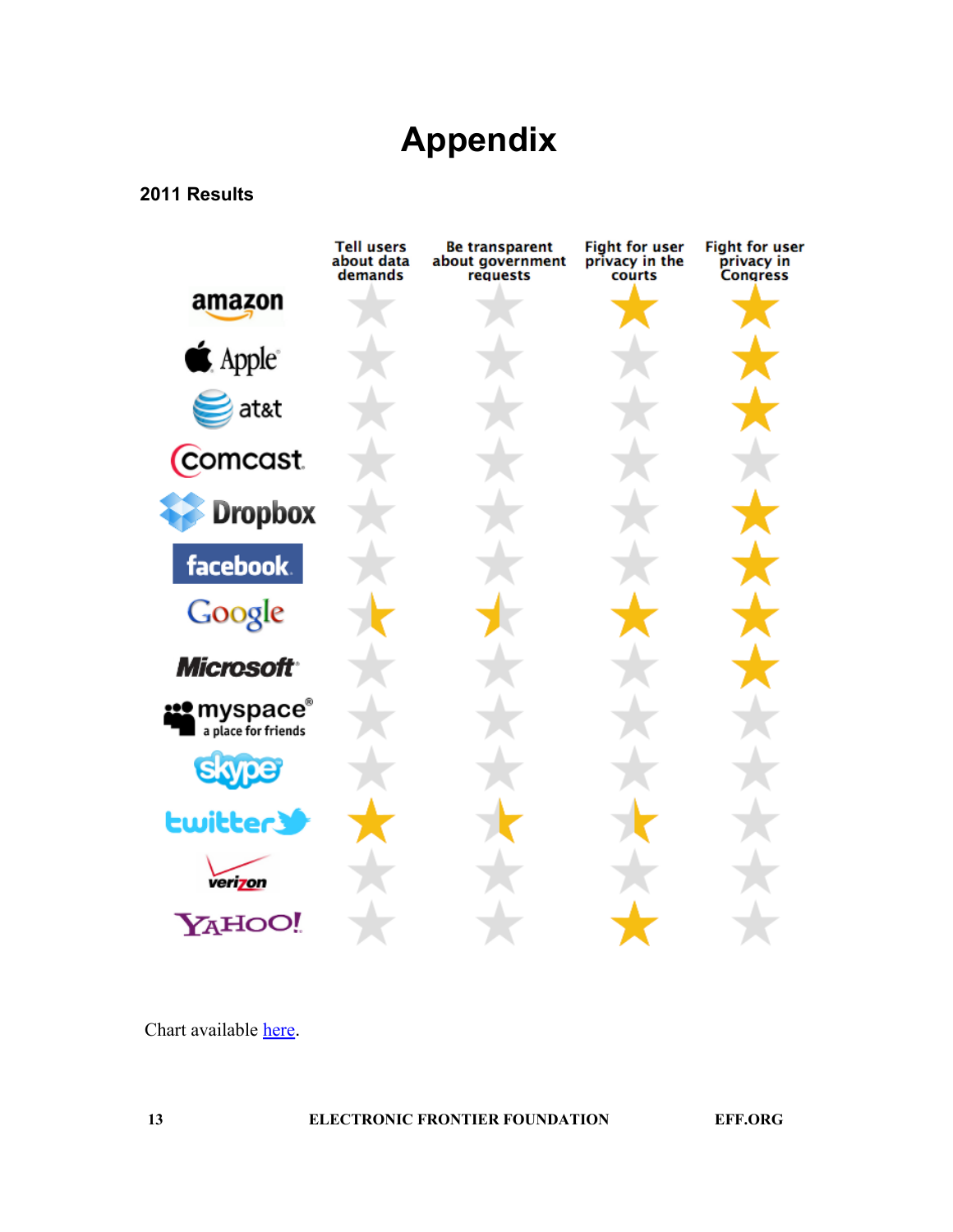# **Relevant Links**

Here are some of the links we used in making our assessments about a company's status. These links were accessed on May 22, 2012:

## **Amazon**

[http://www.amazon.com/gp/help/customer/display.html/ref=footer\\_privacy?](http://www.amazon.com/gp/help/customer/display.html/ref=footer_privacy?ie=UTF8&nodeId=468496) [ie=UTF8&nodeId=468496](http://www.amazon.com/gp/help/customer/display.html/ref=footer_privacy?ie=UTF8&nodeId=468496) [http://www.aclu.org/blog/free-speech-technology-and-liberty/victory-north-carolina](http://www.aclu.org/blog/free-speech-technology-and-liberty/victory-north-carolina-settles-acluamazon-privacy-case)[settles-acluamazon-privacy-case](http://www.aclu.org/blog/free-speech-technology-and-liberty/victory-north-carolina-settles-acluamazon-privacy-case)

# **Apple**

<https://www.apple.com/privacy/> <https://www.apple.com/legal/terms/site.html>

# **AT&T**

<http://www.att.com/gen/privacy-policy?pid=13692#collect>

### **Comcast**

<http://xfinity.comcast.net/privacy/2011-03/>

<http://comcast.com/corporate/legal/privacyStatement.html> <http://www.comcast.com/Corporate/Customers/Policies/HighSpeedInternetAUP.html>

# **Dropbox**

[https://dl.dropbox.com/s/77fr4t57t9g8tbo/law\\_enforcement\\_handbook.html](https://dl.dropbox.com/s/77fr4t57t9g8tbo/law_enforcement_handbook.html) <https://www.dropbox.com/transparency>

### **Facebook**

[https://www.facebook.com/full\\_data\\_use\\_policy#inforeceived](https://www.facebook.com/full_data_use_policy#inforeceived) <https://www.facebook.com/help/?page=211462112226850> <https://www.facebook.com/safety/groups/law/guidelines/>

### **Foursquare**

<https://foursquare.com/legal/privacy> <https://foursquare.com/legal/terms>

### **Google**

<http://googleblog.blogspot.com/2010/04/greater-transparency-around-government.html> <https://support.google.com/a/bin/answer.py?hl=en&answer=107818> <http://www.google.com/transparencyreport/governmentrequests/>

**LinkedIn** [http://help.linkedin.com/ci/fattach/get/1568450/0/filename/](http://help.linkedin.com/ci/fattach/get/1568450/0/filename/LinkedIn%20Law%20Enforcement%20Data%20Request%20Guidelines.pdf) [LinkedIn%20Law%20Enforcement%20Data%20Request%20Guidelines.pdf](http://help.linkedin.com/ci/fattach/get/1568450/0/filename/LinkedIn%20Law%20Enforcement%20Data%20Request%20Guidelines.pdf)

# **Loopt**